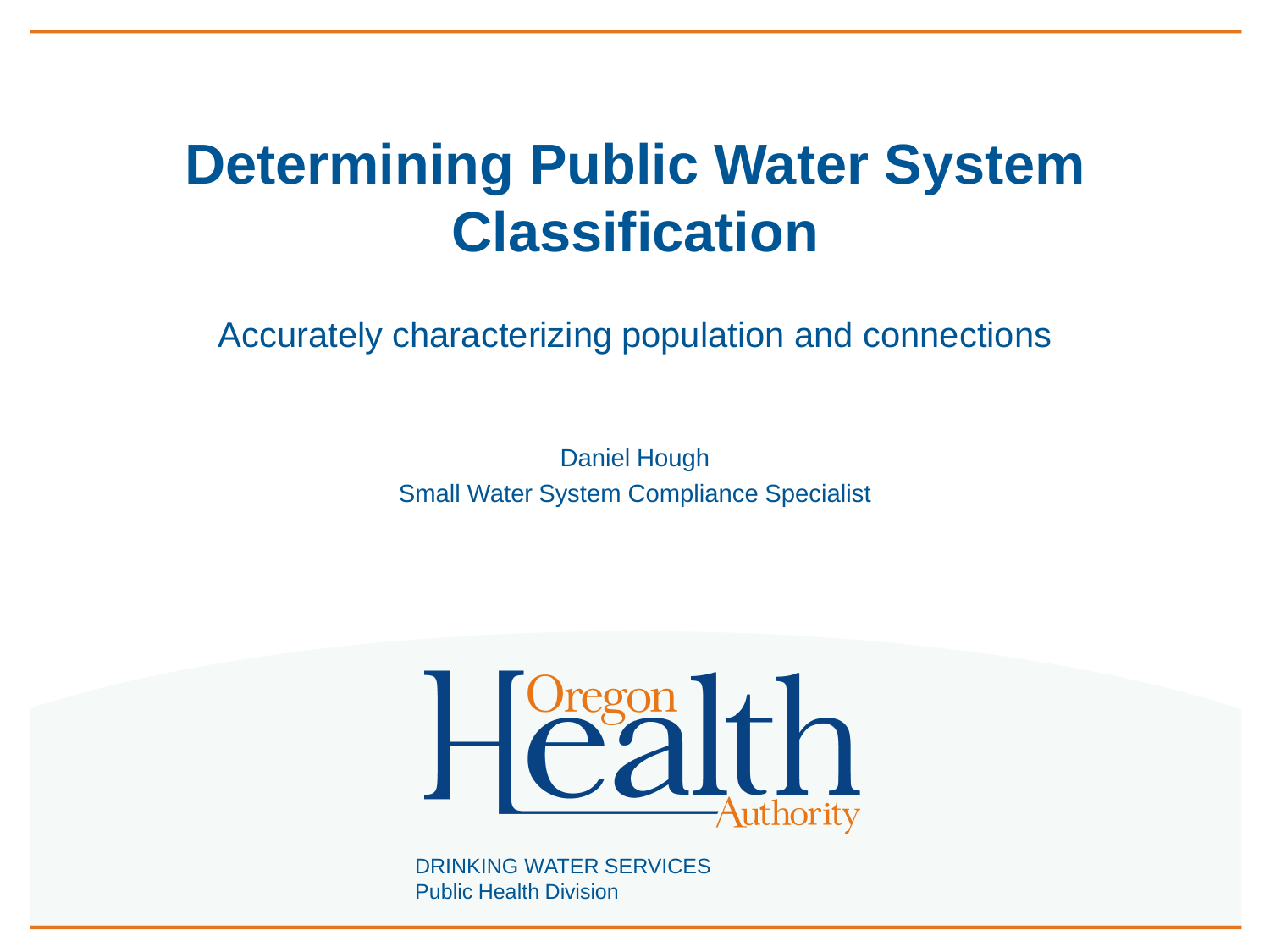#### **"Public Water System"**

**OAR 333-061-0020(107):** "Public Water System" means a system for the provision to the public of piped water for human consumption, if such system has more than three service connections, or supplies water to a public or commercial establishment that operates a total of at least 60 days per year, and that is used by 10 or more individuals per day. Public water system also means a system for the provision to the public of water through constructed conveyances other than pipes to at least 15 service connections or regularly serves at least 25 individuals daily at least 60 days of the year. A public water system is either a "Community Water System," a "Transient Non-Community Water System," a "NTNC Water System" or a "State Regulated Water System."



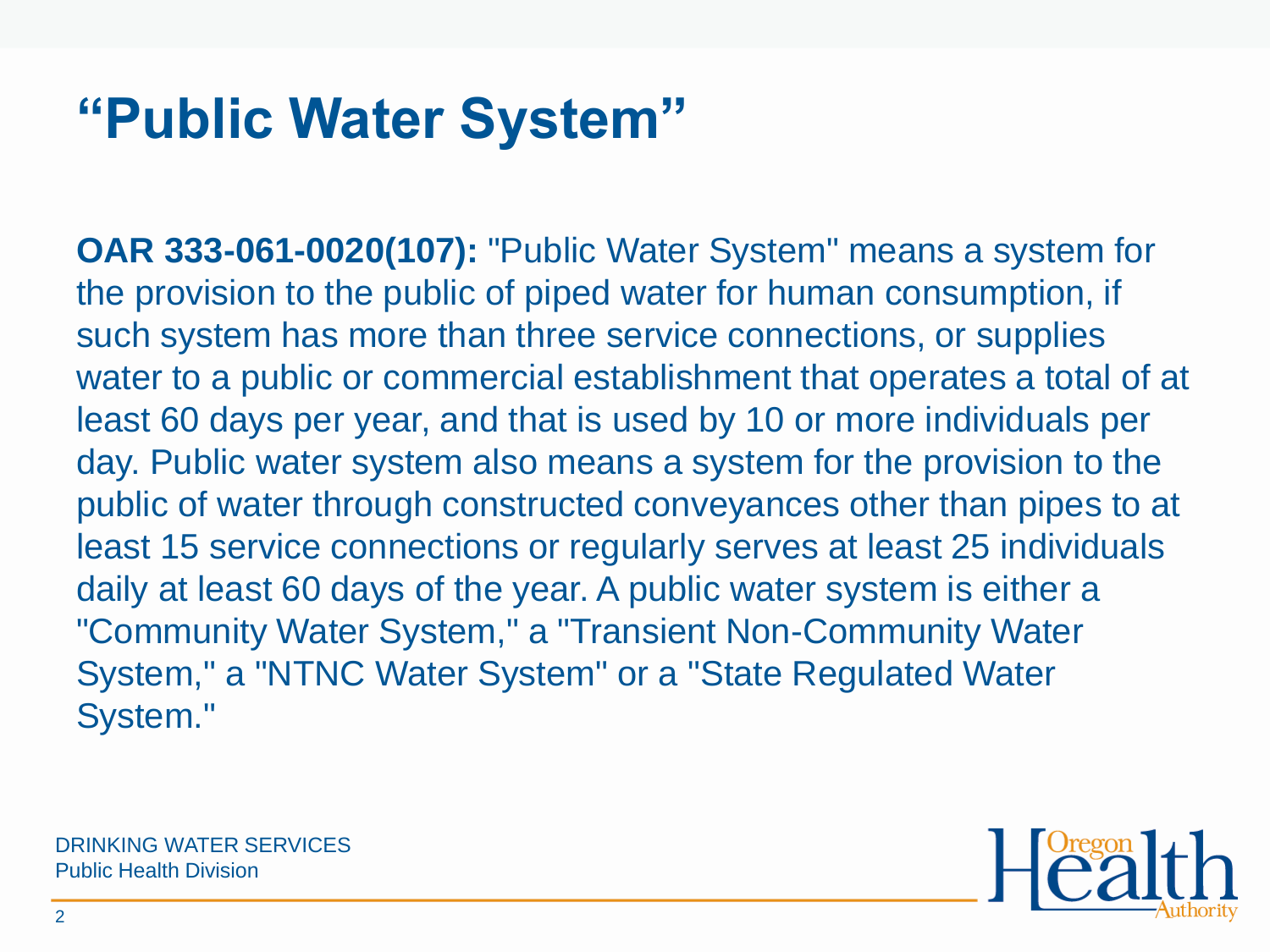### **PWS Definition Clarifications**

- The "public" is all people, even if the system isn't open to the public (e.g., a private business with no on-site customers).
- "Public" or "commercial" establishments encompasses all establishments and connection types, independent of public or private ownership. "Public" doesn't mean government buildings only.
- The minimum 60 days per year of operation do not have to be consecutive days.
- Each individual day during the operation period doesn't have to be >10 population, but the average daily people with potential access does have to be >10 during the operating period.
- Only days water is available for consumption count toward the 60 days.



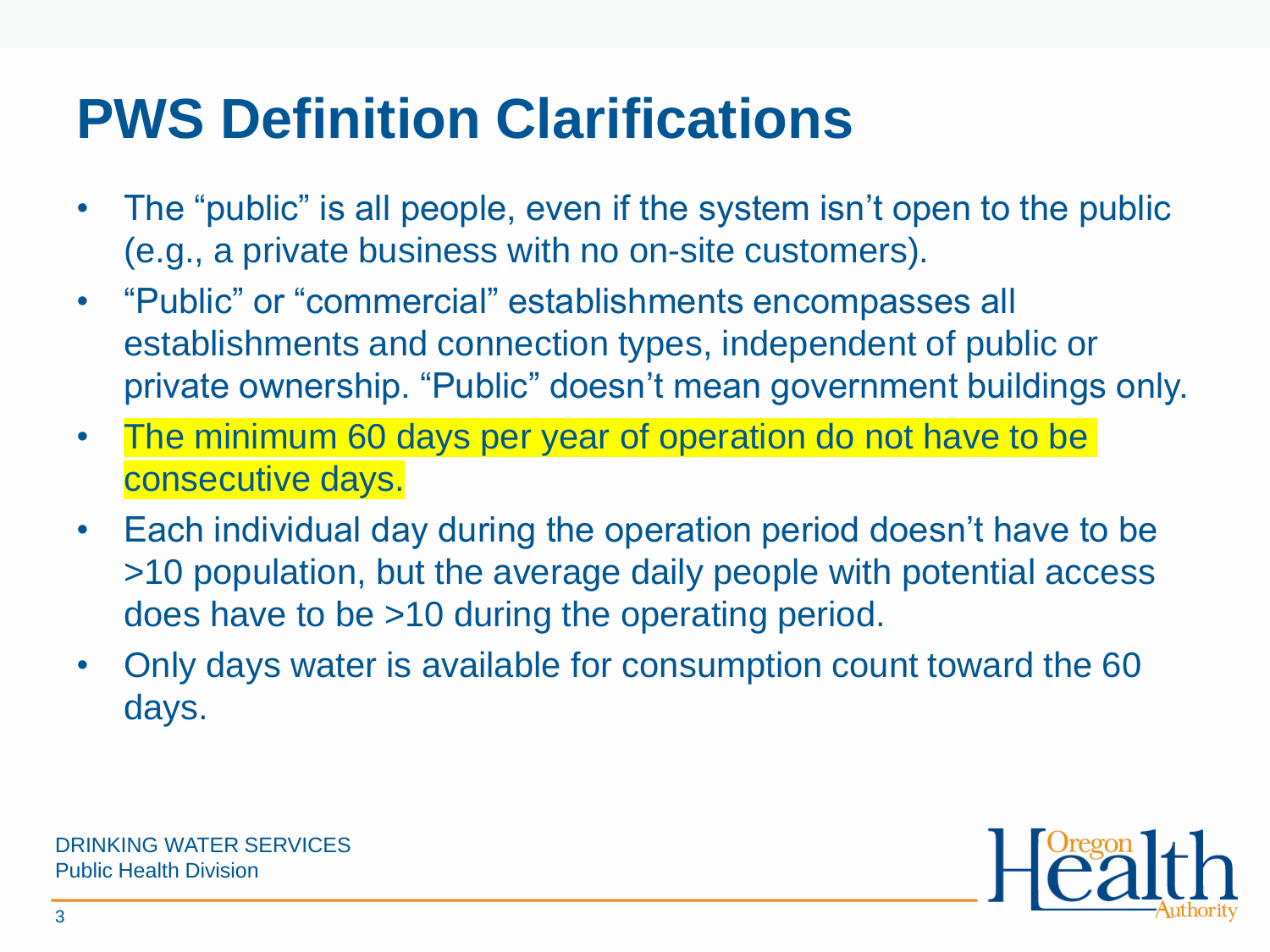

#### **3,336 Systems in Oregon by Type**

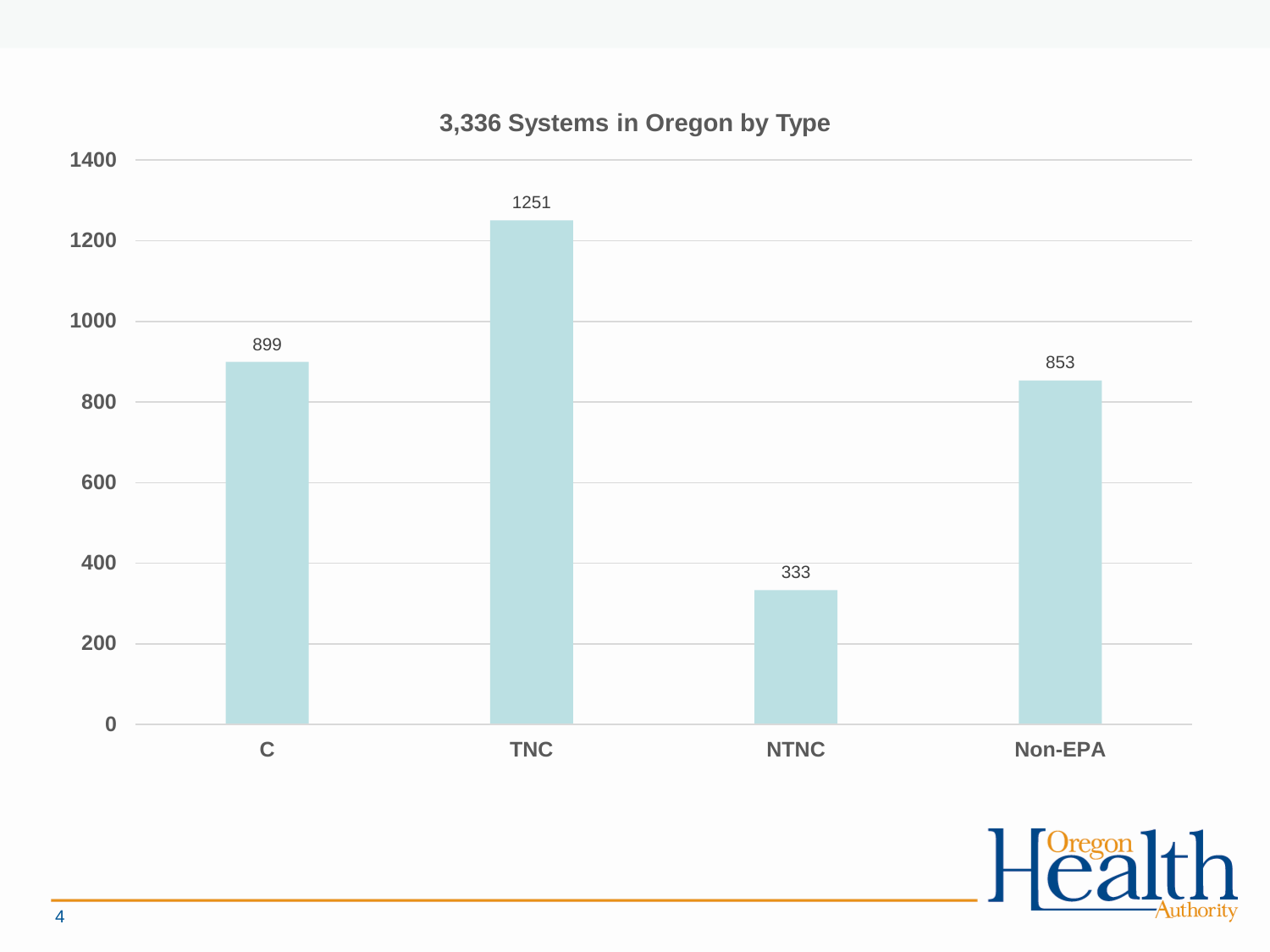

#### 3,336 Systems in Oregon by Population

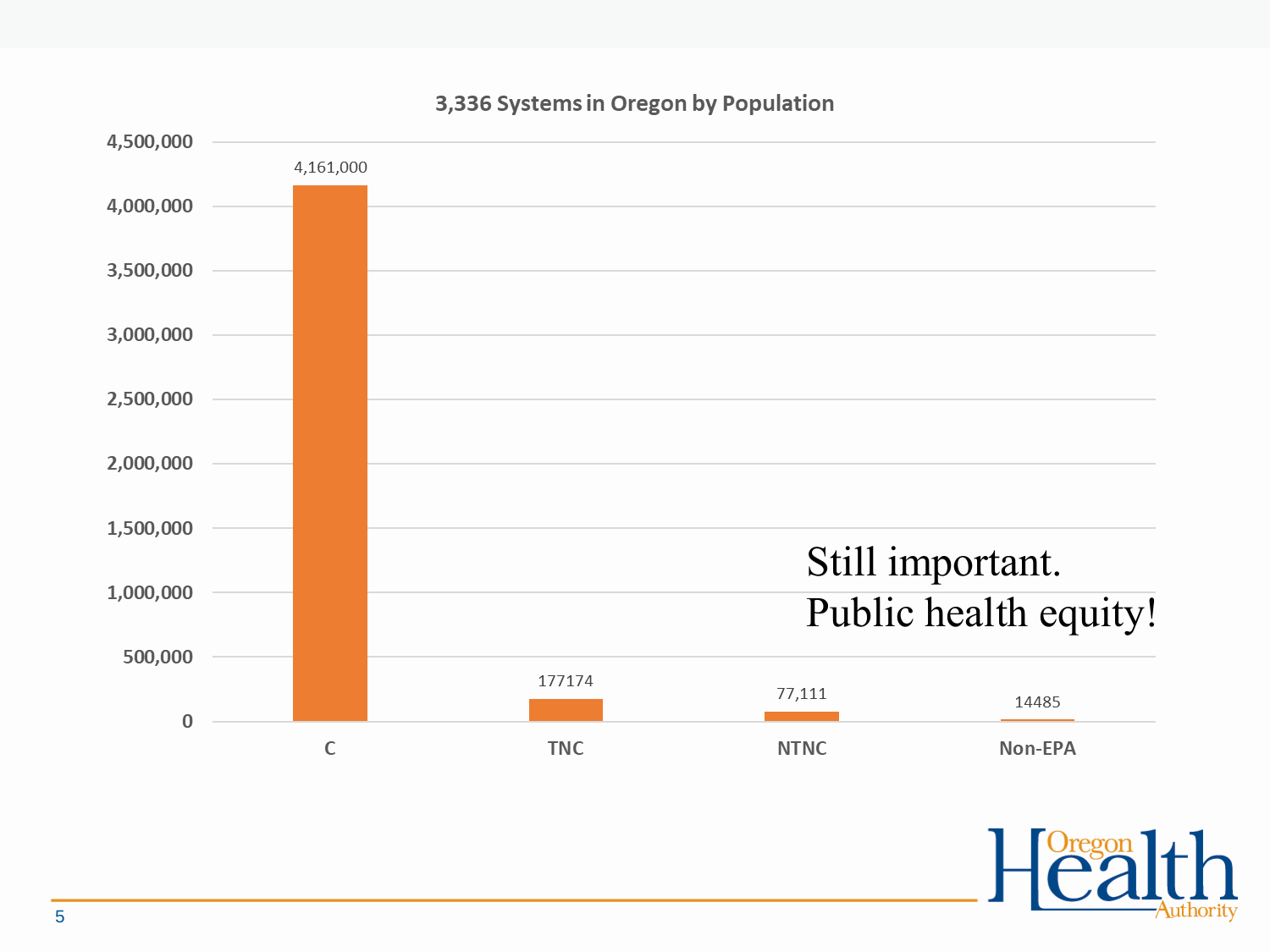#### **"Service Connection"**

**OAR 333-061-0020(122):** "Service Connection" means the piping connection by means of which water is conveyed from a distribution main of a public water system to a user's premises. For a community water system, the portion of the service connection that conveys water from the distribution main to the user's property line, or to the service meter, where provided, is under the jurisdiction of the water supplier.

- Property ownership and boundaries are irrelevant to determining number of system connections.
- For all system types, a connection is a structure with piped water that people have access to consume.

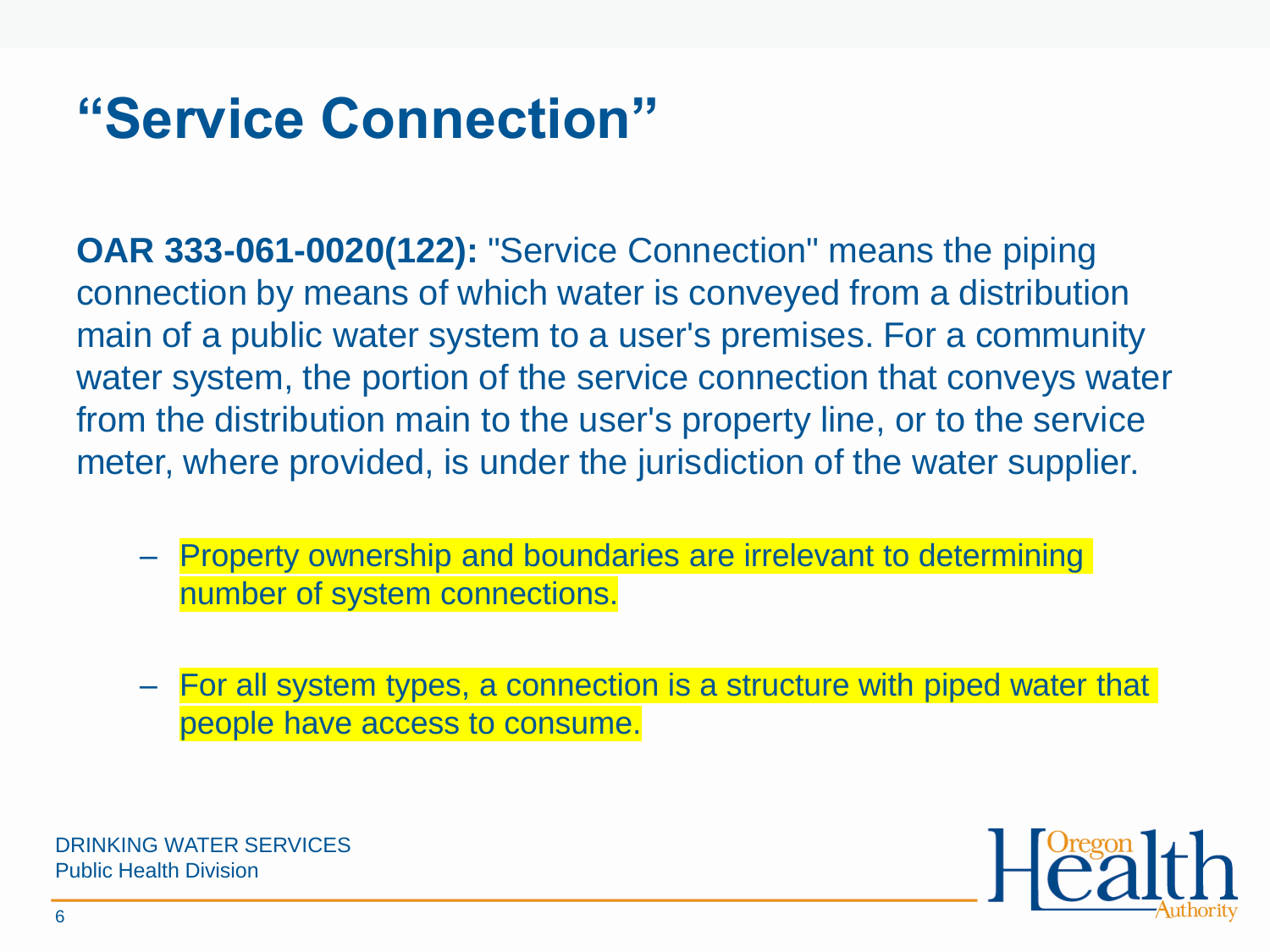# **"Community Water System"**

**OAR 333-061-0020(25):** "Community Water System" means a public water system that has 15 or more service connections used by yearround residents, or that regularly serves 25 or more year-round residents.

– "Year-round residents" doesn't mean they have to be there every day of the year, it means those residents consider the system their primary residence.

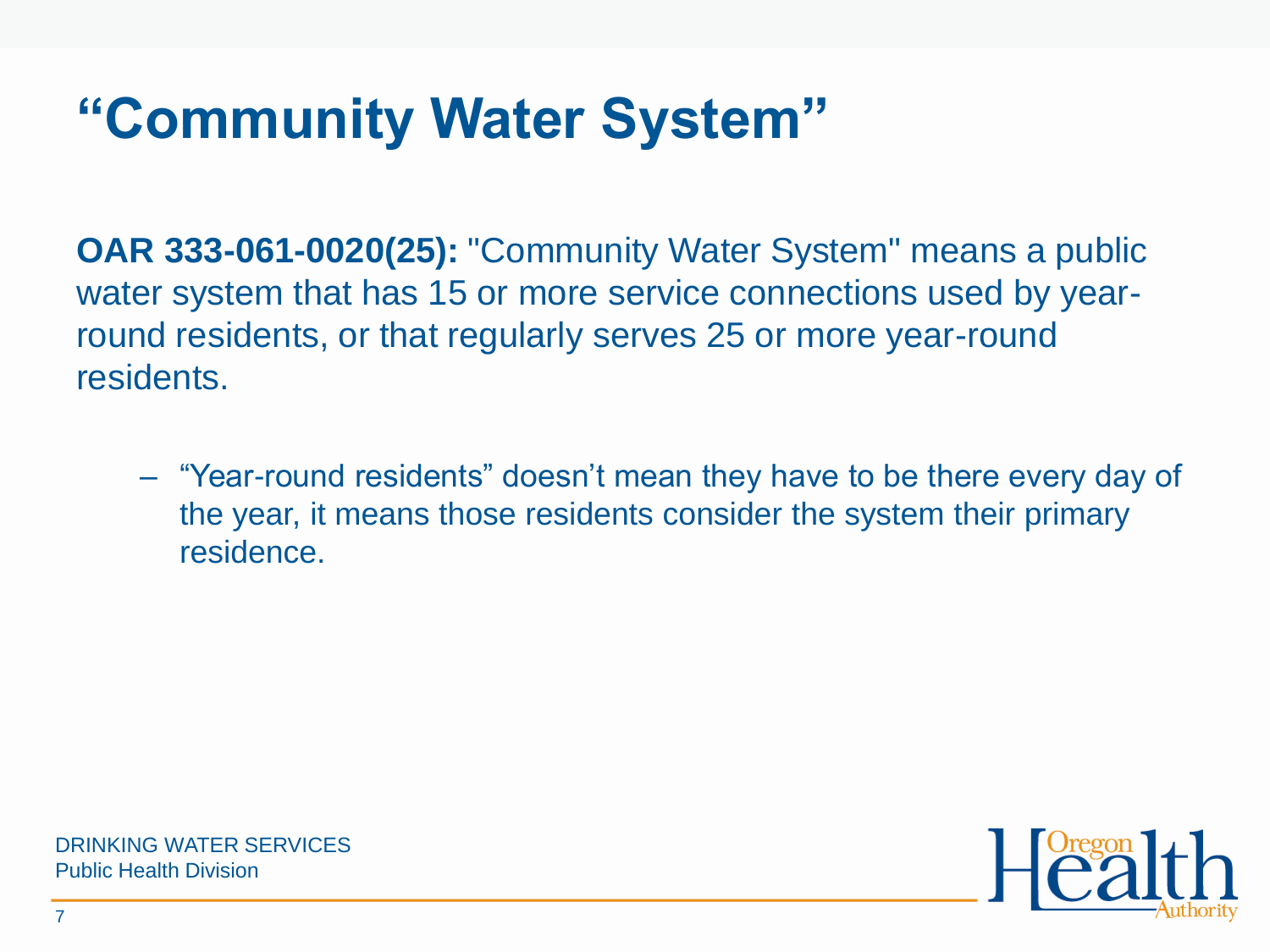# **"Transient Non-Community Water System"**

**OAR 333-061-0020(25):** "Transient Non-Community Water System" or "TNC" means a public water system that serves a transient population of 25 or more persons.

- The listed population should be the average of the peak 60 days of use. Otherwise, a system could average its way out of being public.
- "Transient" means a person who is staying or working in a place for only a short time. This could be overnight (e.g. a traveler at a lodging facility).
- Some TNC systems have year-round residents (e.g. merchant living above a store). Each resident counts as one person in the total.
- "Serves" should be read as "makes water available for consumption." A patron of a store who does not drink the water still counts in the population if they walk through the door and have access to the water for consumption (directly or in prepared food products).

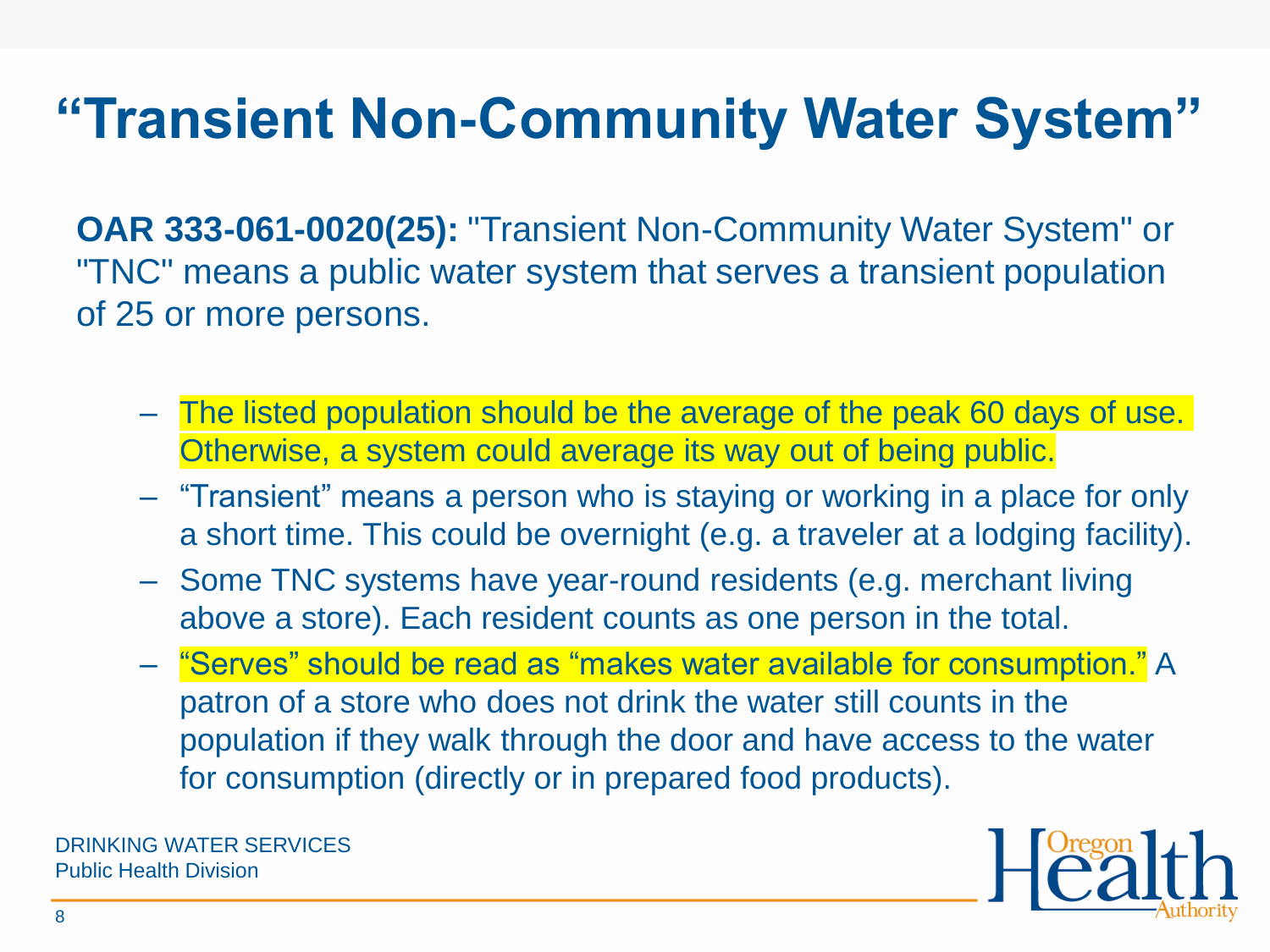#### **"Non-Transient Non-Community Water System"**

**OAR 333-061-0020(85):** "Non-Transient Non-Community Water System" or "NTNC" means a public water system that regularly serves at least 25 of the same persons over 6 months per year.

The population should be the average of the peak 6 months of use.



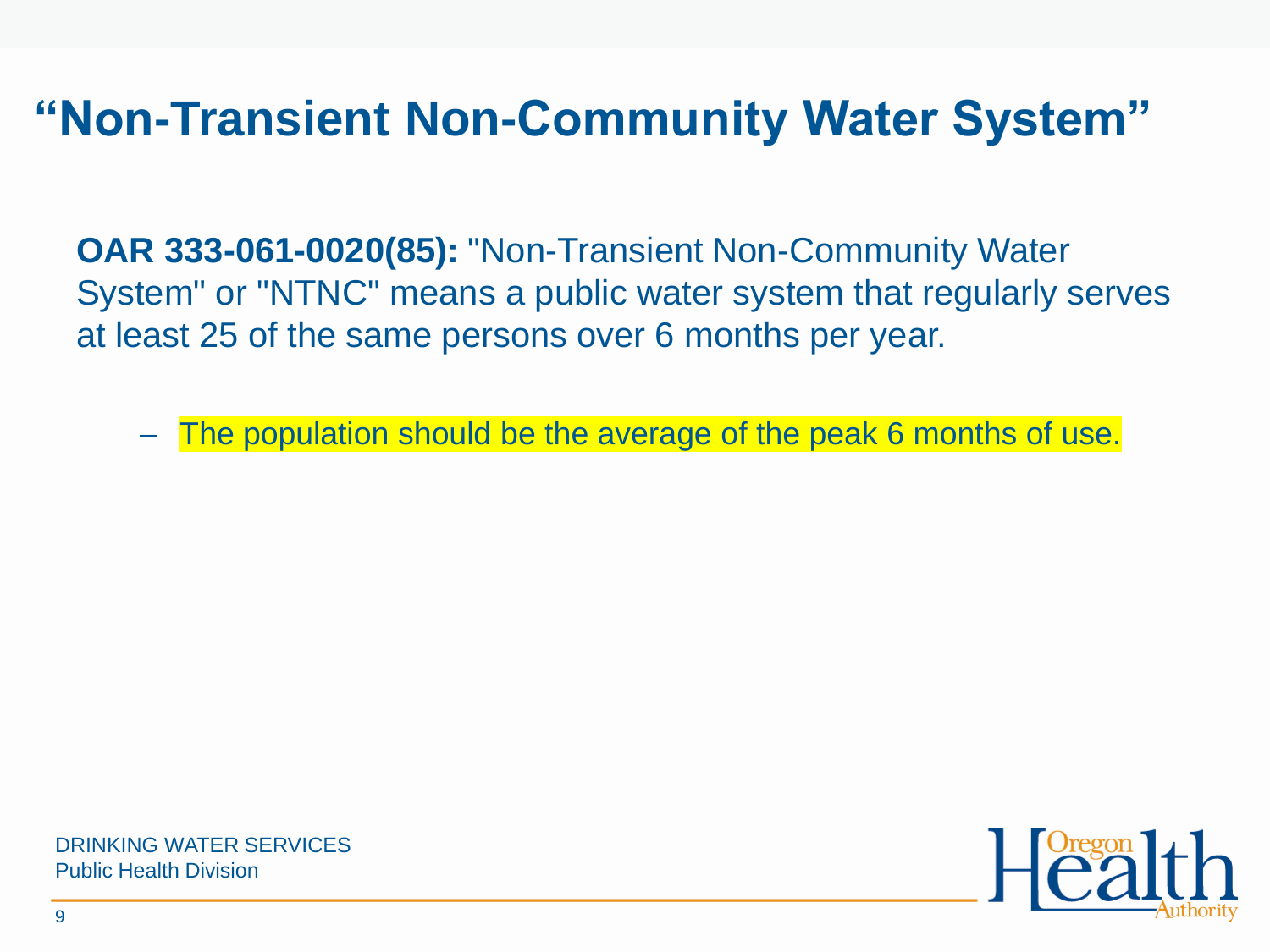#### **"Seasonal Water System"**

**OAR 333-061-0020(118):** "Seasonal water system" means a water system operated as a non-community (TNC or NTNC) public water system only part of each year and that is started up at the beginning and shut down at the end of each operating season.

- Fitting for systems with periods of a quarter or more during which time the system is closed (common for campgrounds).
- Unless a system closes to the public entirely for a period of at least one month, it probably should not be classified as seasonal.



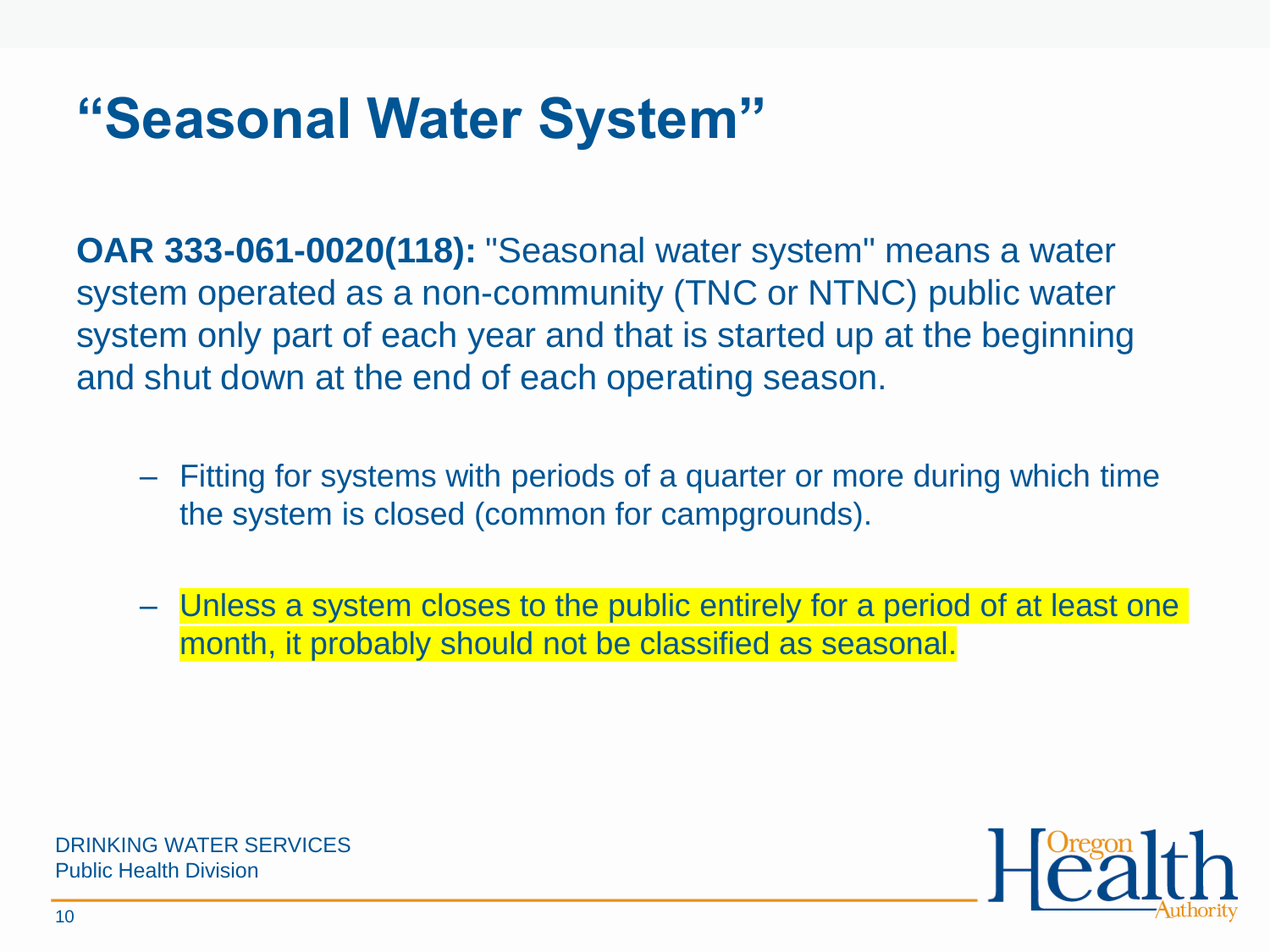#### **Focus on classification thresholds**

- Determining the population of larger communities with a partially transient population can be tricky (e.g., costal communities with substantial tourism).
	- Try to estimate accurately (residents + average daily visitors).
	- Focus on whether the system is near a threshold that would change the classification or sampling requirements (e.g., population = 10, 25, 1,000, 2,500, 3,300, 500; connections = 4, 15).
- Watch out for 14 connection and/or 24 population systems.
	- Use recon tools like aerial images, Zillow, websites, and facebook to help determine if the listed stats are accurate.

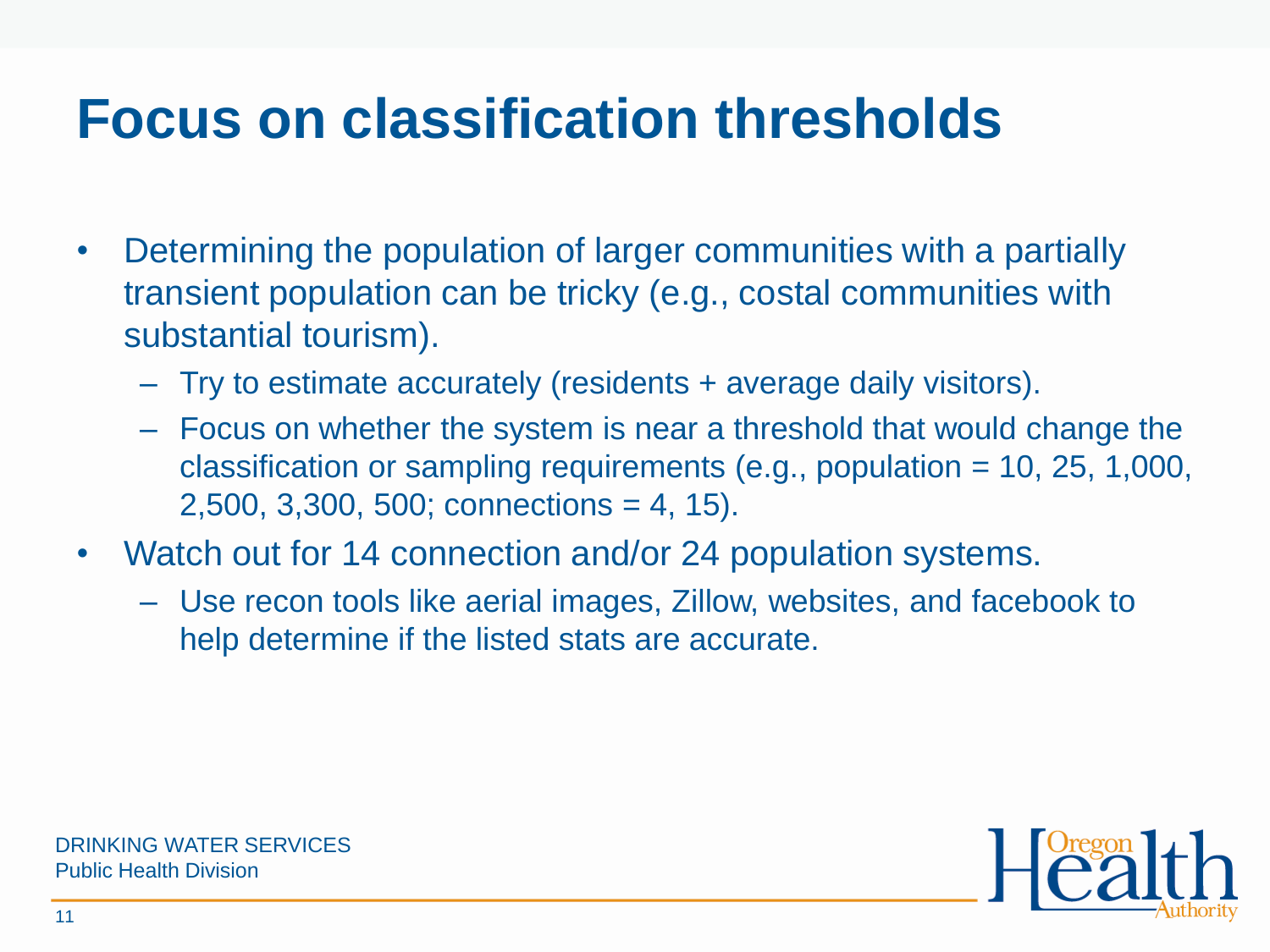### **Other Licensed Facilities**

- Systems that do not meet the definition of a PWS but are still subject to some drinking water rules by reference.
	- Bed & breakfasts
	- Daycares
	- Restaurants
	- Motels
	- Mass gathering facilities
	- Farm labor housing
- These systems should not currently be listed as public water systems just for the convenience of tracking sample results (although that option is being explored).

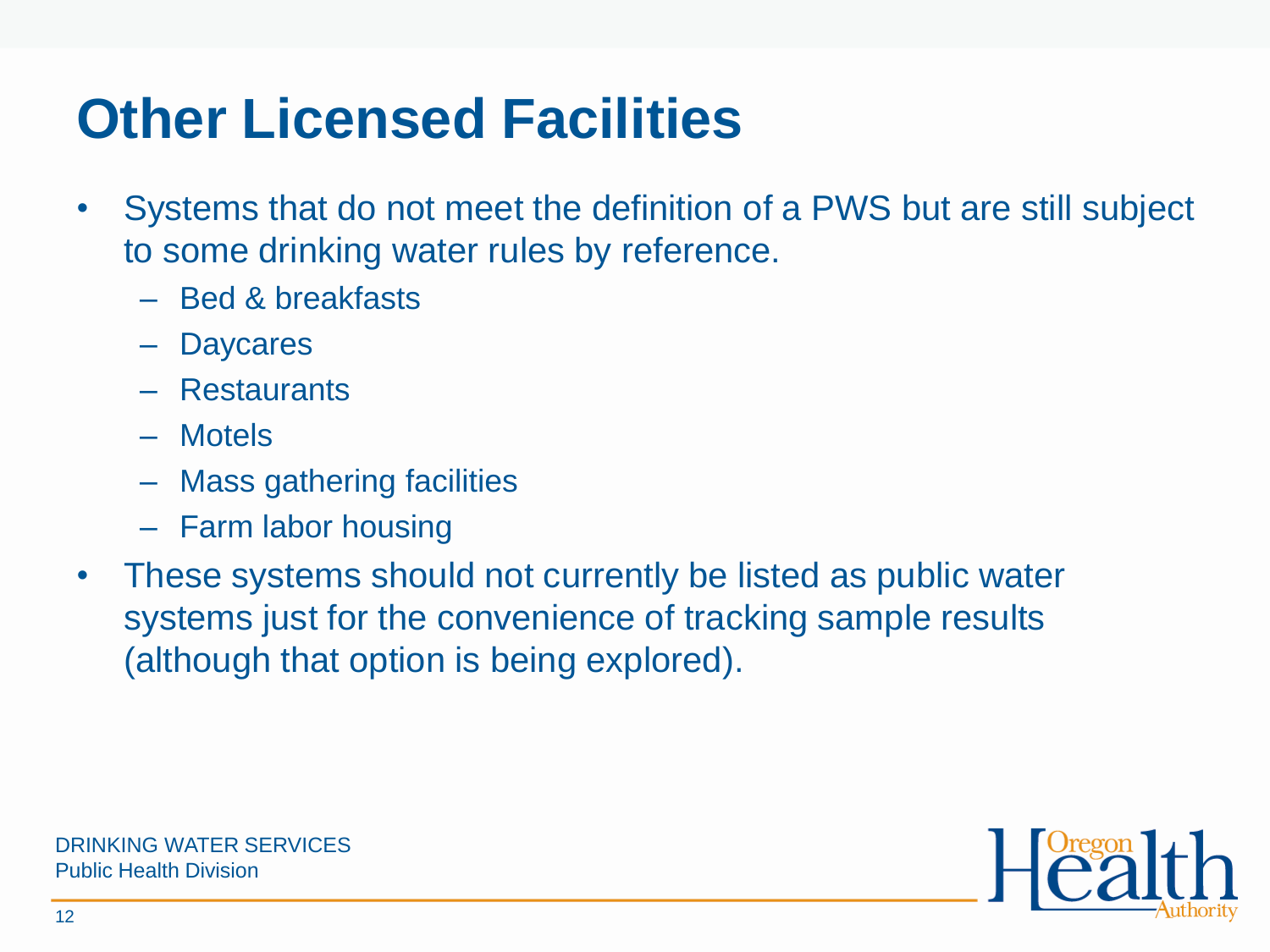#### **Examples**



- *"It's very important in life to know when to shut up. You should not be afraid of silence"*
- *"Please phrase your answer in the form of a question."*

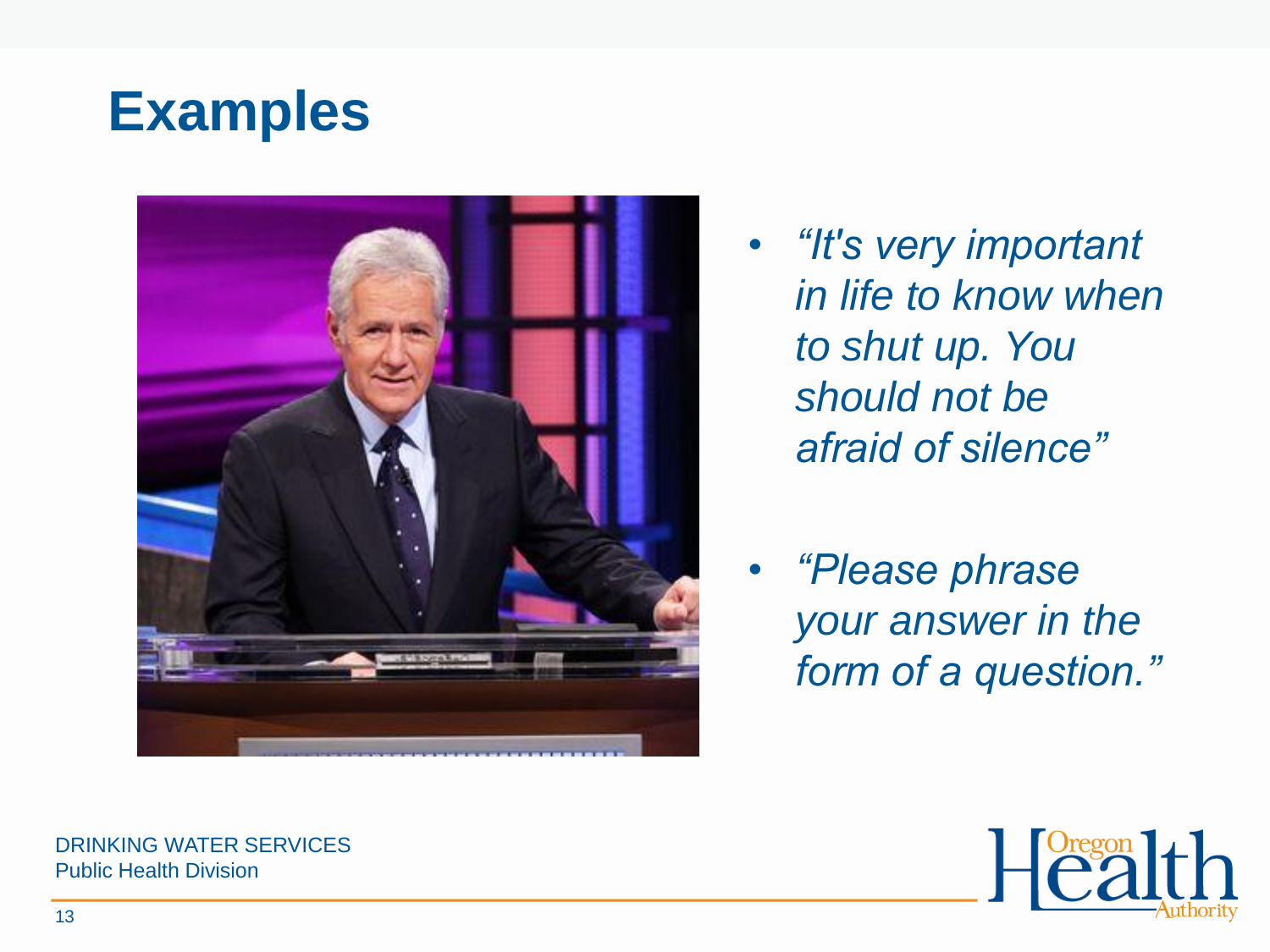

#### **What is, not a PWS?**

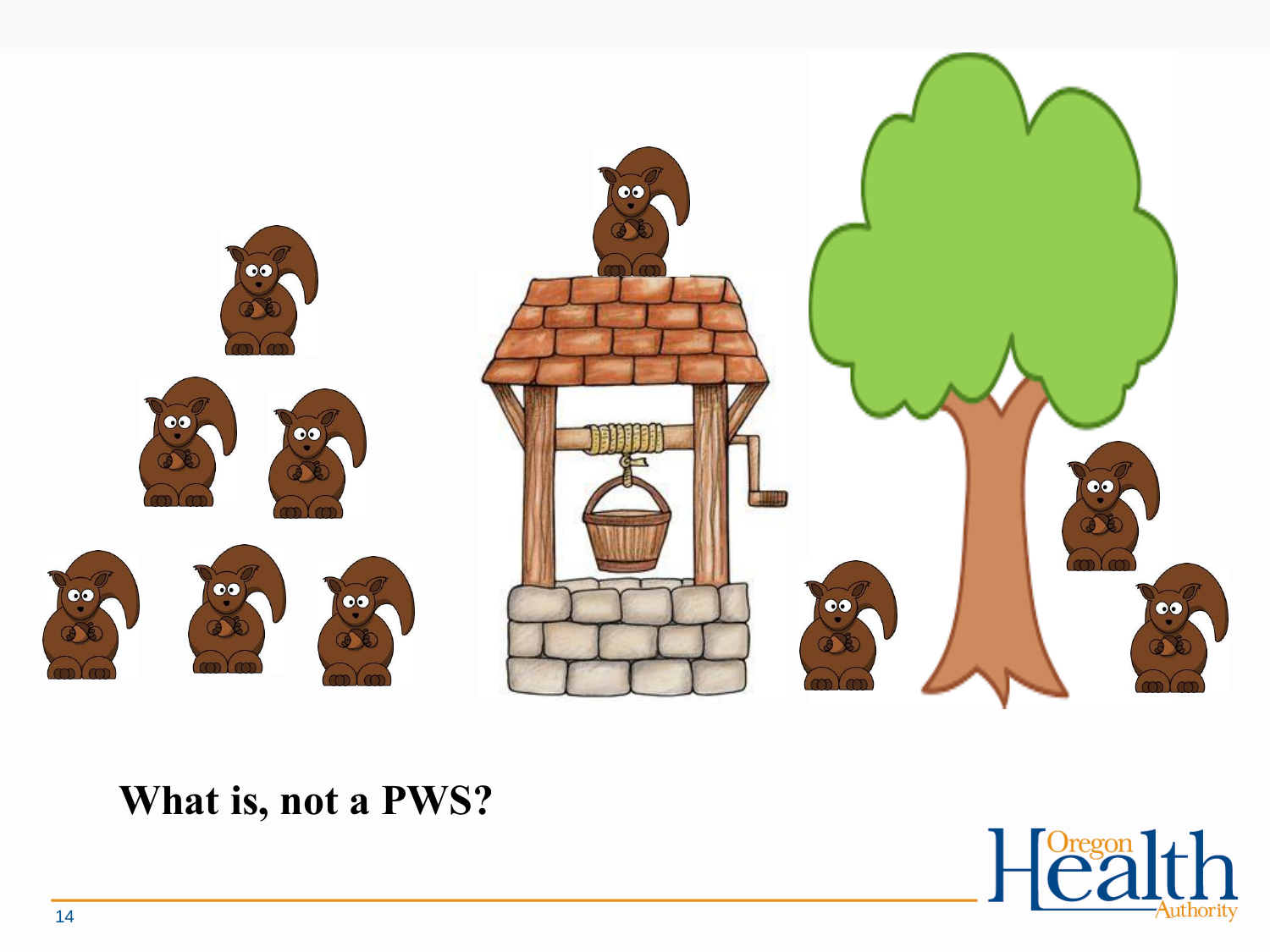#### **75,000 Burners, one week...**

#### **What is not a PWS?**

15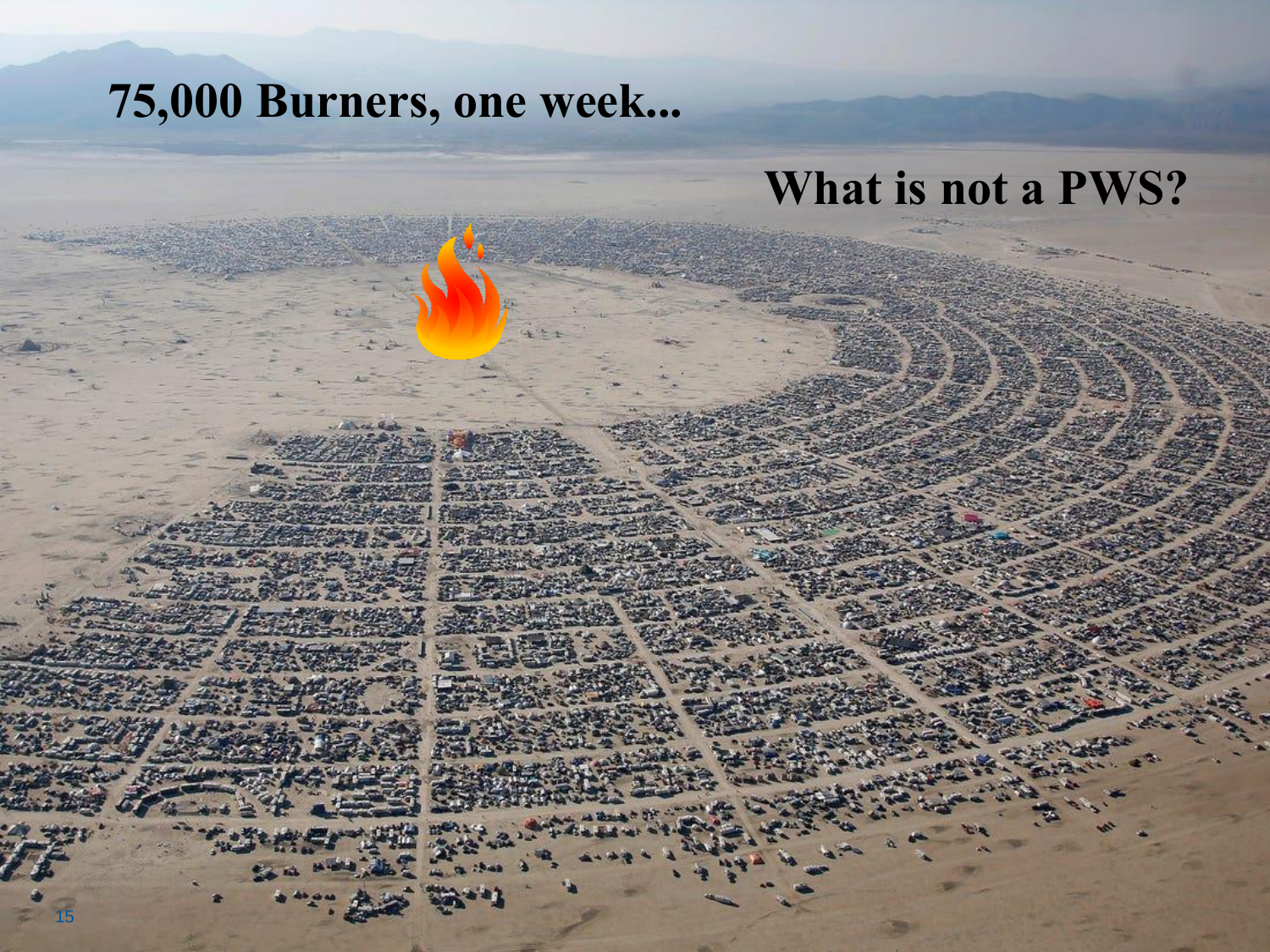# **A church that is only open on Sundays**

- It probably doesn't exist (most churches have other events like weddings, bible studies, and community meetings).
- It's safe to assume that a church operates for a minimum of 60 days, unless they really try to demonstrate otherwise.
- Church populations should be listed as average Sunday attendance, not diluted by two people in the office five days per week.
- Consider a church that has a Sunday attendance of 150 people, and two people in the office the other days of the week…
- **Do not** average the population over the week:  $(150+(2x6))/7$  days = 23 people per day (this would be a Non-EPA).
- **Do** consider the population to be the average Sunday attendance = 150 (note that looking at the peak 60 days would only average this down to 130, not changing the classification).
- **What is a TNC system? Alex!**

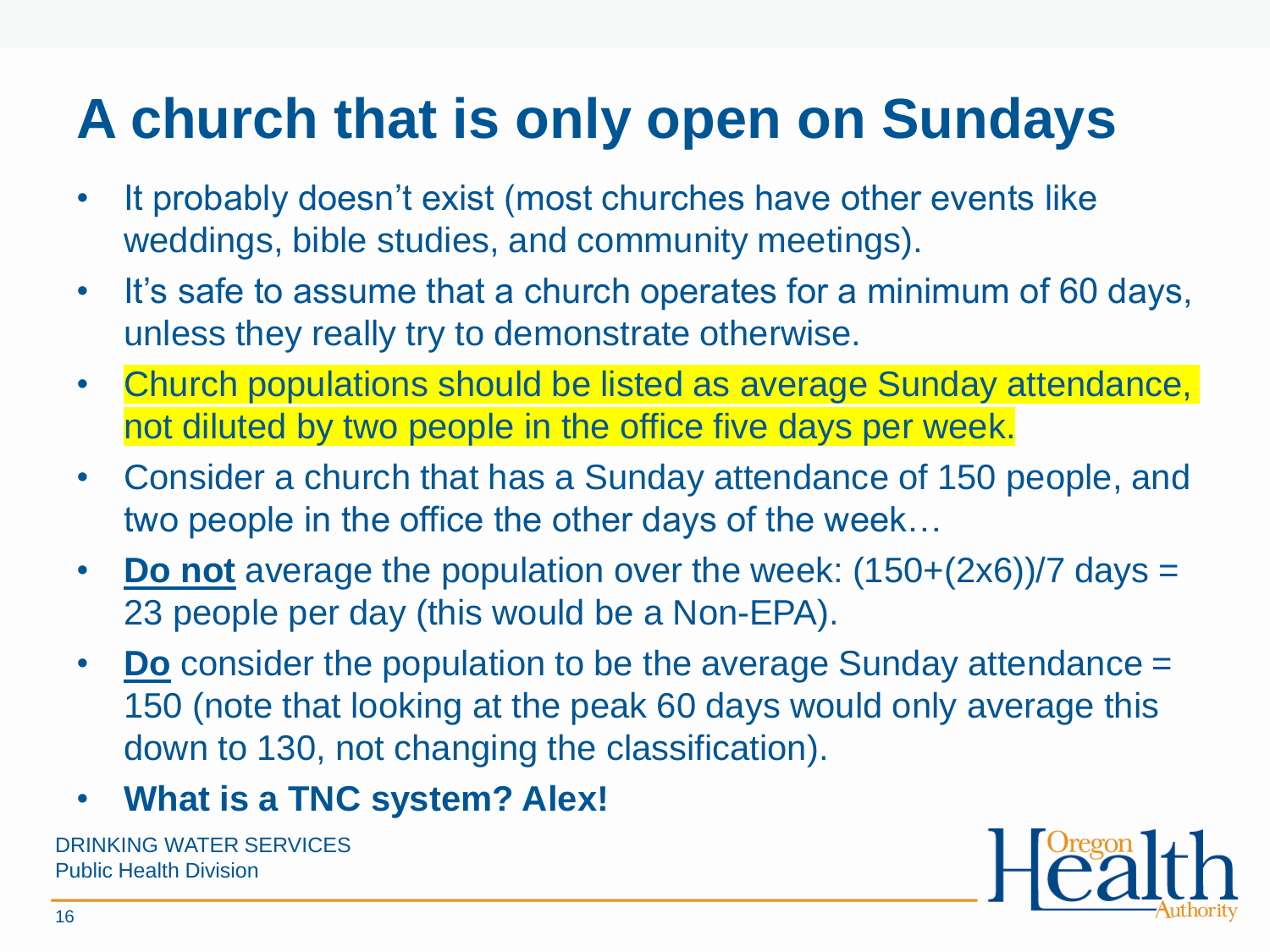# **A year-round campground that only has 5-10 visitors per day during the fall & winter, but 30-50 visitors per day for the rest of the year**

- Classify the system based on the peak 60 days.
- A system population shouldn't be "diluted" with averaging to change the classification (from TNC to Non-EPA).
- Even though this system might fall below 10 patrons for two quarters, it is still open to the public and is therefore not "seasonal."
- System should only be considered seasonal if they shut down.
- In this example the system should probably have a listed population of 40, v. the diluted annual population of ~24, which would change the classification to Non-EPA.
- **What is a TNC system? Alex!**

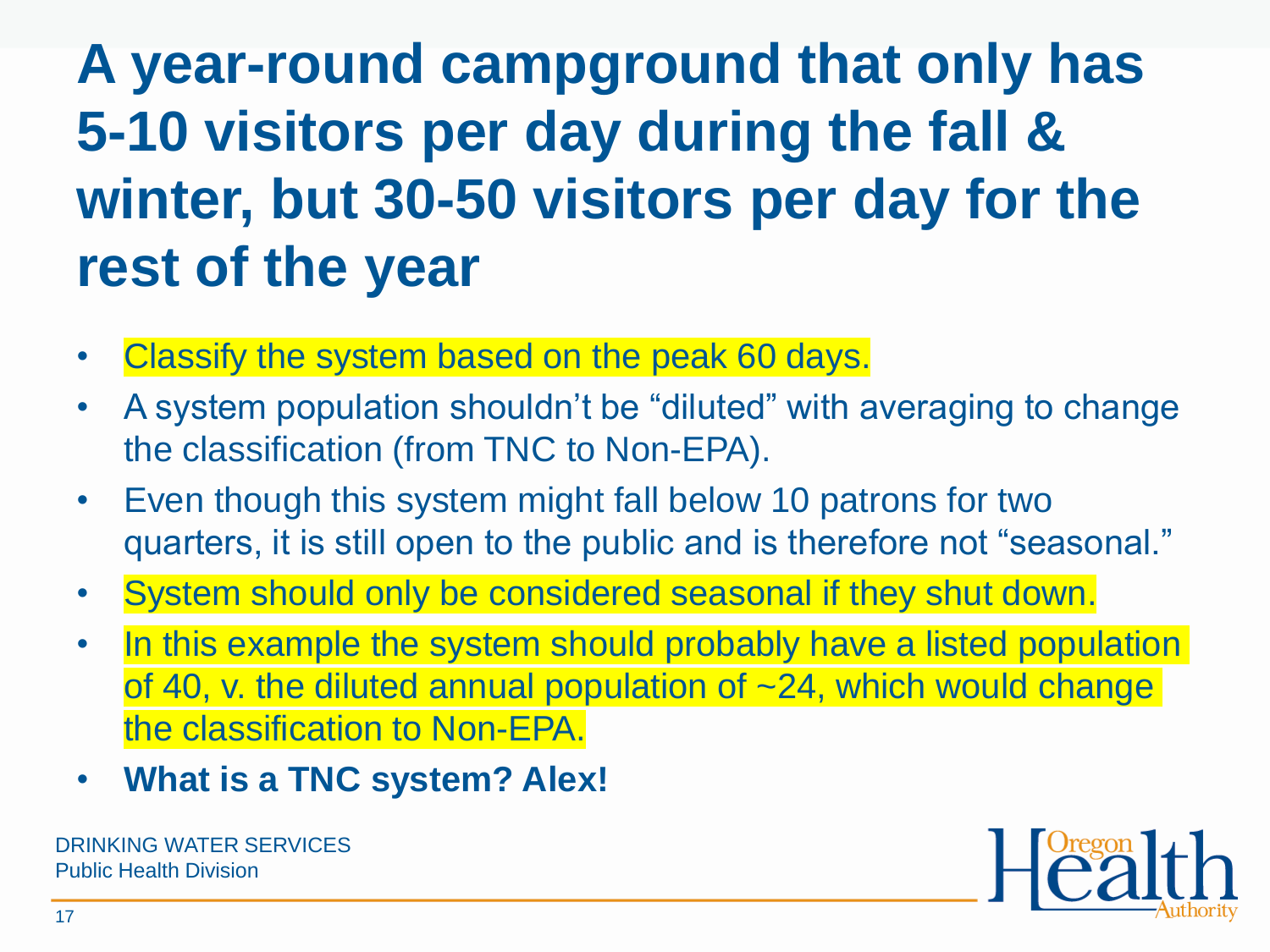# **A school with 25 students and 3 teachers for nine months per year, and summer camps with 8 students and 2 teachers for 3 months per year.**

- Classify the system based on the peak 6 months.
- A system population shouldn't be "diluted" with averaging to change the classification (from NTNC to Non-EPA).
- This system should have a listed population of 28, not a diluted population of 24, which would change the classification to Non-EPA.
- **What is an NTNC system? Alex!**

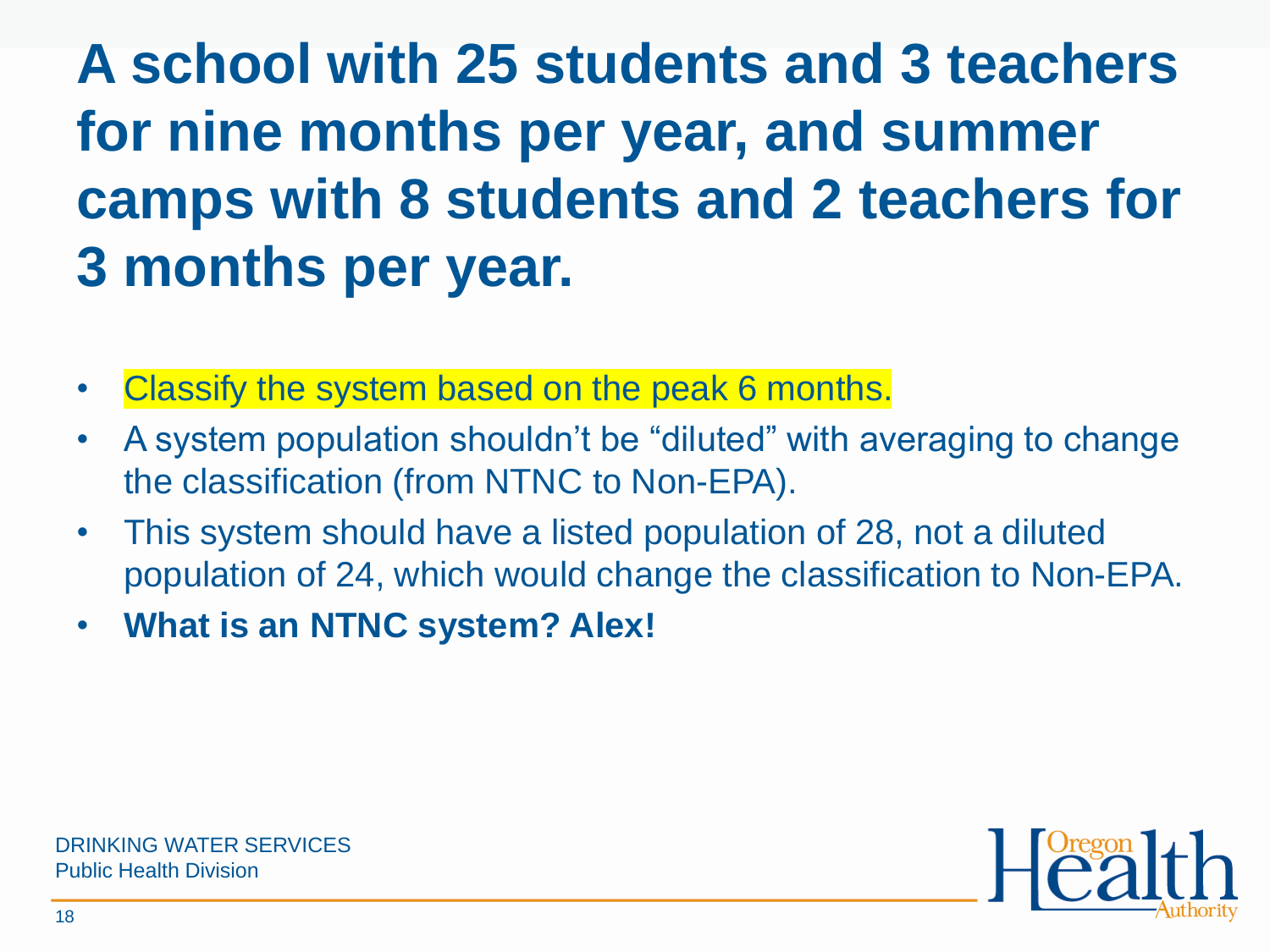### **Take-homes**

- New updated guidance documents will be released soon.
- There are seemingly infinite variations that don't fit neatly in a box.
- There's no perfect system classification algorithm.
- If you are trying to figure out complex hybrid transient & resident populations, averaging of populations, seasonality, or anything else that isn't clear, please contact regional DWS staff, or me.



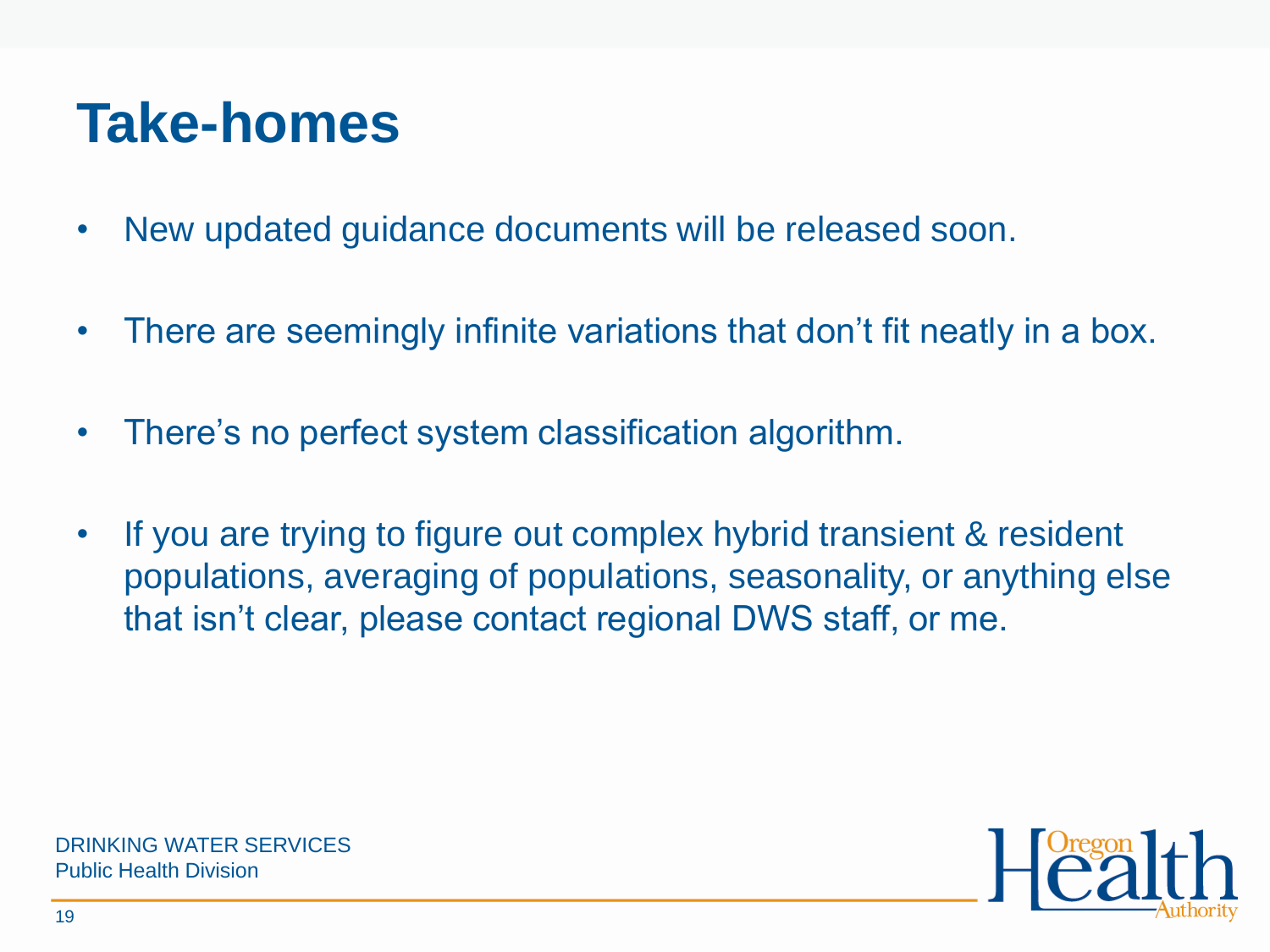



#### **Not a PWS – Only 8 opossums**